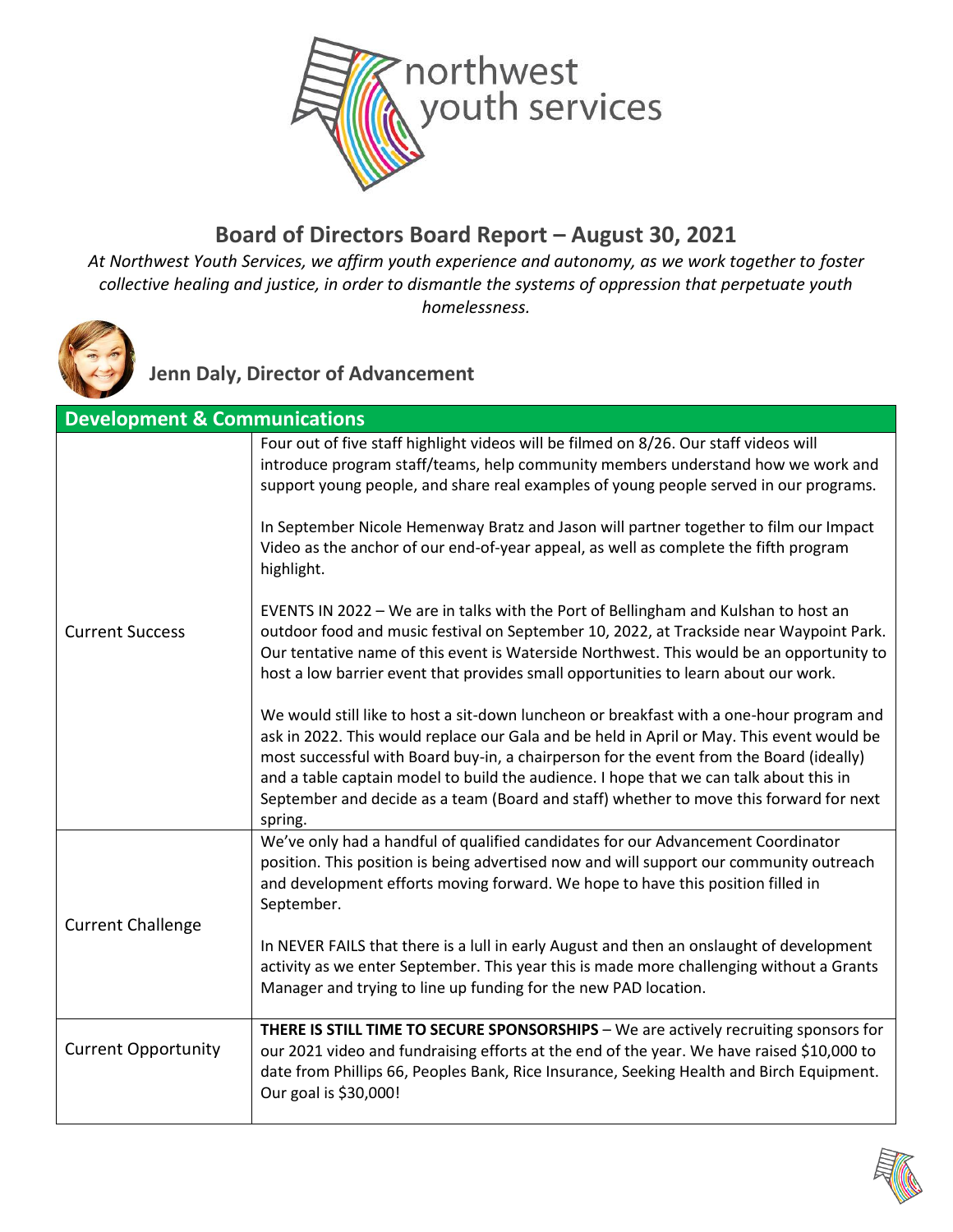

## **Paula Matthysse, Director of Finance & Operations**

| <b>Operations</b>          |                                                                                                                                                                                                                                                                                                                                                                                                                                                                                                                                                                                                                                                                                                                                                                                                                                                                                                                                                                                                                                                                                                                                                                                                                                                                                                                                                                                                  |
|----------------------------|--------------------------------------------------------------------------------------------------------------------------------------------------------------------------------------------------------------------------------------------------------------------------------------------------------------------------------------------------------------------------------------------------------------------------------------------------------------------------------------------------------------------------------------------------------------------------------------------------------------------------------------------------------------------------------------------------------------------------------------------------------------------------------------------------------------------------------------------------------------------------------------------------------------------------------------------------------------------------------------------------------------------------------------------------------------------------------------------------------------------------------------------------------------------------------------------------------------------------------------------------------------------------------------------------------------------------------------------------------------------------------------------------|
| <b>Current Success</b>     | Our offer on a new location for the PAD was accepted! We are to close with the seller<br>$\bullet$<br>on September 30, 2021. A residential inspection resulted in a punch list of items to be<br>added to a needs assessment with costs for the COB and Commerce applications.<br>Conversations with the City of Bellingham, DCYF Licensor, Architect Sean Hegstad,<br>$\bullet$<br>and Contractor Tim Jensen have surfaced the many action items we need to complete<br>before we can move into the home. More to come!<br>Support for young person as a new tenant at 22N has required navigation and<br>$\bullet$<br>creativity of several staff across service pillars. The TEAM has worked diligently to<br>house a youth facing many system challenges. Kudos to the team and the youth for<br>staying the course toward permanent supportive housing.<br>ONGOING success and partnership-building continues with the Opportunity Council<br>$\bullet$<br>and the team at 22N. A retreat is planned for September if COVID does not impact<br>the gathering, otherwise we'll meet as a whole team on ZOOM.<br>Changes that make a difference, OC assessment of when to call police and work on<br>de-escalating and seeking support from NWYS staff onsite as possible.<br>Guest policy strengthened to reflect tenant input and procedures for guest<br>engagement that is tenant driven. |
| <b>Current Challenge</b>   | COVID impact to services at 22N and the Ground Floor increases needs for hazard pay<br>$\bullet$<br>for frontline staff. Finance Team is working to frame the needs and project through<br>the end of this year.<br>Finance and Admin Team is reviewing financial tools to increase capacity and<br>$\bullet$<br>streamline procedures for direct service staff and finance team. Progress has<br>supported that we will continue to use our current accounting software and align<br>with tools that mesh well with Quickbooks.<br>Ongoing assessment about business continuity continue though we did expect to<br>$\bullet$<br>have the finance and admin team returning to the office. Hybrid schedules will<br>continue to be supported.                                                                                                                                                                                                                                                                                                                                                                                                                                                                                                                                                                                                                                                    |
| <b>Current Opportunity</b> | Budgeting Process - Begins this week with ongoing support for directors and<br>$\bullet$<br>managers as they begin the 2 year planning for budgeting for their service pillars.<br>Current grievance forms and service application and HMIS procedures will be updated<br>in the next 2 months with the work of a diverse team of service staff and<br>administrative staff.<br>PAD renovation UPDATE- plans and budgets are in review week of August 23.<br>$\bullet$<br>Changing use to Emergency shelter for 18-24 requires less configuring of the interior<br>of the space. This will provide some cost savings, which will be used to paint the<br>building. Contractor will have paint bids this week. Timeline is asap.                                                                                                                                                                                                                                                                                                                                                                                                                                                                                                                                                                                                                                                                  |

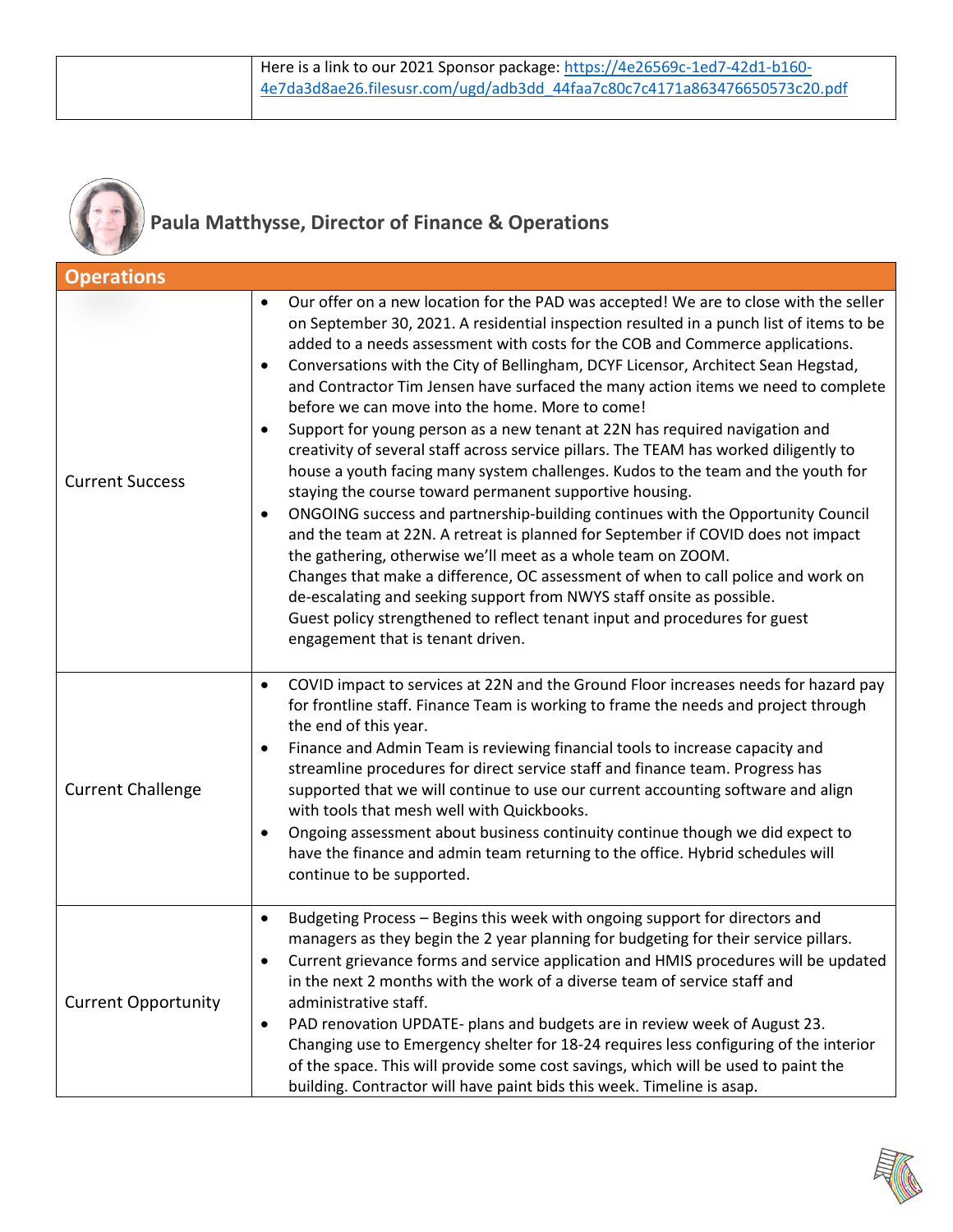|  | Best quote of the week – from Stephanie Wagner as we work with all service teams to<br>own our budget and identify strategies for sustainable services and long term<br>planning: |
|--|-----------------------------------------------------------------------------------------------------------------------------------------------------------------------------------|
|  | DECENTRALIZE THE FINANCIAL KNOWLEDGE!                                                                                                                                             |



# **Rachel Handy, Director of Engagement Services**

| <b>Skagit Programs</b>     |                                                                                                                                                                                                                                                                                                                                                                                                                                                                                                                                                                                                                                                                                                                                                                                                                                                                                                                                                                                                                                                                                                                                                                                                                                                                                                                           |
|----------------------------|---------------------------------------------------------------------------------------------------------------------------------------------------------------------------------------------------------------------------------------------------------------------------------------------------------------------------------------------------------------------------------------------------------------------------------------------------------------------------------------------------------------------------------------------------------------------------------------------------------------------------------------------------------------------------------------------------------------------------------------------------------------------------------------------------------------------------------------------------------------------------------------------------------------------------------------------------------------------------------------------------------------------------------------------------------------------------------------------------------------------------------------------------------------------------------------------------------------------------------------------------------------------------------------------------------------------------|
| <b>Current Success</b>     | Staffing needs across engagement services was a priority this month. The Ground<br>$\bullet$<br>Floor identified a plan for success which includes a new shift calendar that<br>provides floor coverage with two staff and Rowan and Clayton as back up. At least<br>one on-call position will also be filled to help allow staff to take time off when<br>needed.<br>The cross-program support between Peter, SOP Coordinator, and Rowan, GF<br>$\bullet$<br>Manager, also informed staffing plans in which we can retain Beth and Kata in<br>full-time positions by structuring shifts in both services. This connection between<br>SOP and GF, and the strong rapport Beth and Kata have built with youth, is a huge<br>success that we are being intentional to sustain.<br>Skagit Engagement is hiring for a Coordinator role to work with Adair in outreach,<br>$\bullet$<br>case management and youth interest pool management is under way. This has<br>been a long time coming and we are so excited to start the hiring process.<br>The Vaccine Equity Project is under way in both counties as well! With this project<br>$\bullet$<br>we are able to assist youth in making informed decisions about the Covid-19<br>vaccine and lowering barriers by providing up to \$100 per youth to meet basic<br>needs. |
| <b>Current Challenge</b>   | The recent outbreaks of Covid-19 in the community and those experiencing<br>$\bullet$<br>homelessness is our current challenge in all services and sites. The Ground Floor<br>has modified services to be outside and youth allowed inside one at a time to<br>help reduce and contain the spread amongst youth.<br>While staff are responding in all ways possible, the greatest need is support from<br>the County to respond to the need for Isolation and Quarantine Facilities for<br>unhoused youth to safely quarantine. Many youth are not able to access IQF beds<br>and are turned away due to maxed capacity or deemed ineligible from the Light<br>House Mission Ministries. We are working to provide youth with testing and<br>vaccinations on-site, however once a youth tests positive staff are struggling to<br>help them find a place to go.<br>The lack of communication from Base Camp and the County when the outbreak<br>began has also highlighted frustrating challenges. As the Delta variant poses an<br>immediate threat to the community's safety and wellbeing, we are finding<br>ourselves once more in fierce advocacy for the needs of vulnerable youth.                                                                                                                                 |
| <b>Current Opportunity</b> | Jason connected with our new partners at North Sound ACH to receive rapid<br>$\bullet$<br>testing kits within 24 hours of the outbreak. This partnership is incredibly<br>promising and supportive in many ways, including scheduling pop-up vaccination                                                                                                                                                                                                                                                                                                                                                                                                                                                                                                                                                                                                                                                                                                                                                                                                                                                                                                                                                                                                                                                                  |

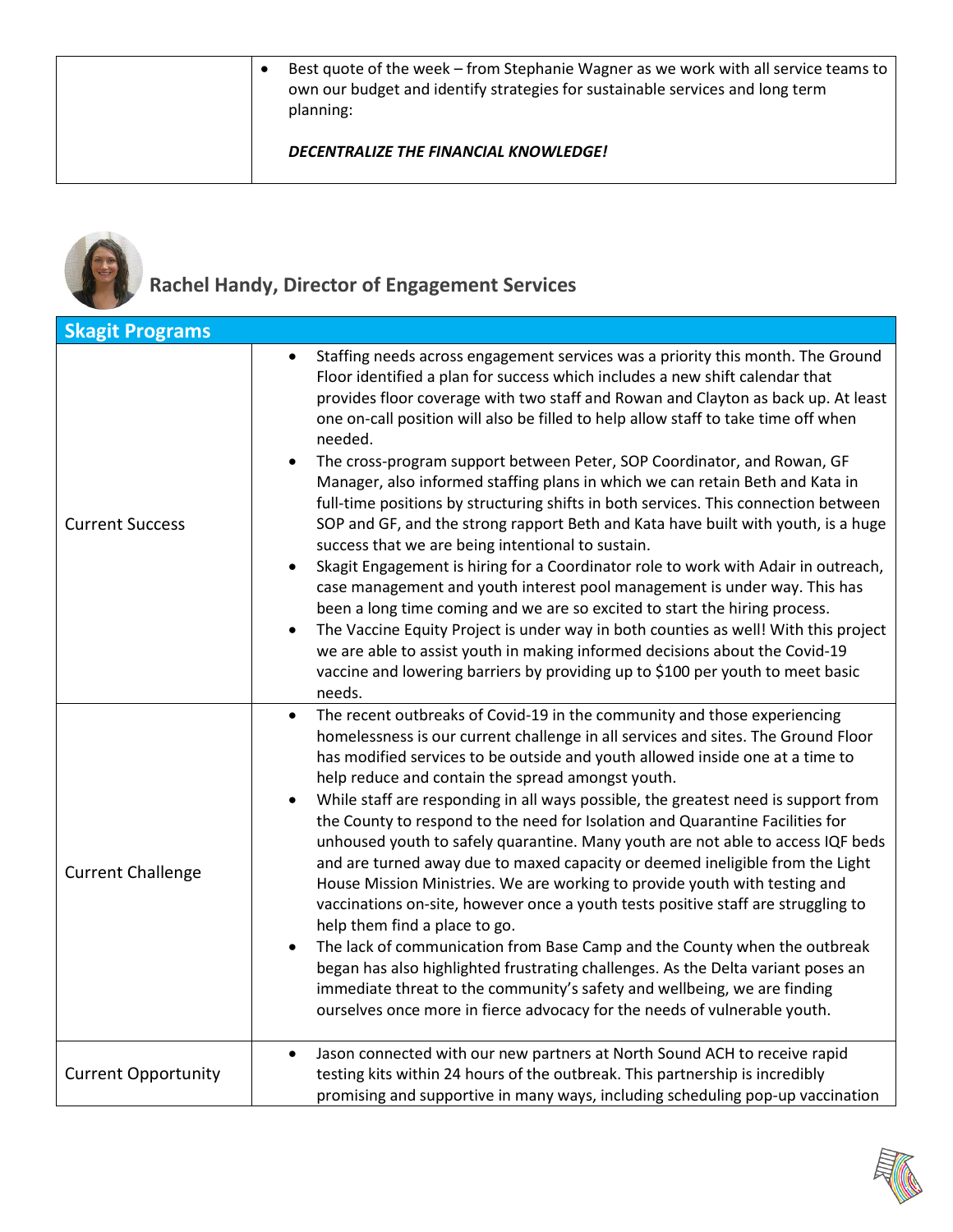| $\bullet$<br>$\bullet$ | clinics. Unity Care was also incredibly responsive to our requests and will be<br>assisting in additional pop-up clinics.<br>In Skagit County, mobile testing and vaccination clinics are increasing and we are<br>working on partnerships to bring a pop-up vaccination clinic to our Burlington<br>location. We hope that IQF units will also become available in Skagit.<br>In addition to these promising partnerships, recent meetings with the Skagit<br>YMCA and Oasis Teen Shelter are forming some great collaboration that will assist<br>in increasing supports for under-served youth in Skagit. |
|------------------------|--------------------------------------------------------------------------------------------------------------------------------------------------------------------------------------------------------------------------------------------------------------------------------------------------------------------------------------------------------------------------------------------------------------------------------------------------------------------------------------------------------------------------------------------------------------------------------------------------------------|
|------------------------|--------------------------------------------------------------------------------------------------------------------------------------------------------------------------------------------------------------------------------------------------------------------------------------------------------------------------------------------------------------------------------------------------------------------------------------------------------------------------------------------------------------------------------------------------------------------------------------------------------------|



## **Luis Reyna, Director of Housing Services**

| <b>Housing Services</b>  |                                                                                                                                                                                                                                                                                                                                                                                                                                                                                                                                                       |
|--------------------------|-------------------------------------------------------------------------------------------------------------------------------------------------------------------------------------------------------------------------------------------------------------------------------------------------------------------------------------------------------------------------------------------------------------------------------------------------------------------------------------------------------------------------------------------------------|
| <b>Current Success</b>   | THE PAD<br>The PAD has hired additional staff and is undergoing a training period which<br>$\bullet$<br>consists of mindfulness training, trauma informed care, crisis de-escalation,<br>reviewing of the policies and procedures, and more.                                                                                                                                                                                                                                                                                                          |
|                          | COMMUNITY-BASED<br>We have officially onboarded our new Community-Based Housing Services<br>$\bullet$<br>Manager, Senovia Lehman. She is all about creating sustainable processes that<br>are efficient and work for everyone on the team. We look forward to learning<br>more from her expertise.<br>The Whatcom team is reimagining the space at the 1020 Achievement Center.<br>$\bullet$<br>The teams that share the space are working on creating a sense of culture and<br>community and ensuring we can create a safer physical space as well. |
|                          | <b>EVICTION PREVENTION</b><br>We are actively hiring additional staff for the Whatcom team. This will hopefully<br>allow us to distribute rental funds quicker and better serve the youth on our<br>waitlist.                                                                                                                                                                                                                                                                                                                                         |
|                          | <b>SKAGIT</b><br>Skagit is also hiring an additional case manager to support the team especially<br>$\bullet$<br>with the growing numbers of Rapid Re-Housing youth participants.<br>We are working on creating different spaces within the new office, including an<br>Art Hive which we are super excited about!                                                                                                                                                                                                                                    |
| <b>Current Challenge</b> | The PAD temporarily paused on all intakes and exited the youth in care due to a<br>$\bullet$<br>staffing shortage. The PAD paused on August 8, 2021 and anticipates to resume<br>on Friday August 27, 2021.<br>Parking for the tenants at 22N has been an ongoing conversation. Recently the<br>city placed parking meters outside the building creating even more of a barrier for<br>anyone living at 22N, especially the young people. We will need to speak with the<br>city and come up with a creative solution.                                |

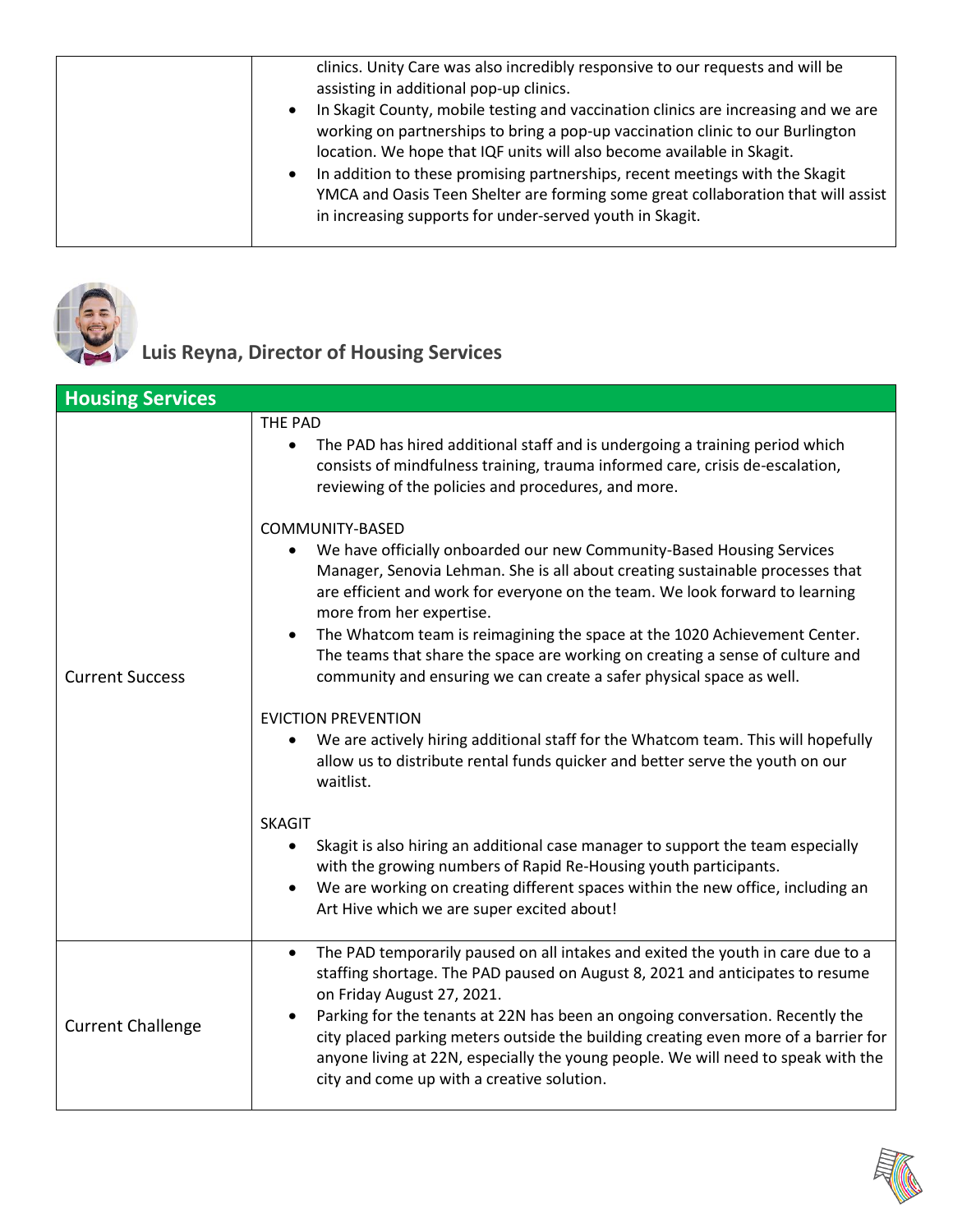• The PAD has identified a new home and is in the process of sealing the deal! Once this happens, we will be able to make any necessary renovations and prepare for relicensing in the new space.



### **Shantel Rapp, Director of Human Resources**

| <b>Human Resources</b> |                                                                                                                                                                                                                                                                                                                                                                                                                                                                                                                                                                                                                                                                                                                                                                                                                                                                                                                                                                                                                                                                                                                                                                                                                                                                                                                                                                                                                                                                                                                                                                                                                                                                                                                                                                                                                                                                                                                                                                                                                                                                                                                                                                                                                                                                                                                                                                                                                                                                                                                                    |
|------------------------|------------------------------------------------------------------------------------------------------------------------------------------------------------------------------------------------------------------------------------------------------------------------------------------------------------------------------------------------------------------------------------------------------------------------------------------------------------------------------------------------------------------------------------------------------------------------------------------------------------------------------------------------------------------------------------------------------------------------------------------------------------------------------------------------------------------------------------------------------------------------------------------------------------------------------------------------------------------------------------------------------------------------------------------------------------------------------------------------------------------------------------------------------------------------------------------------------------------------------------------------------------------------------------------------------------------------------------------------------------------------------------------------------------------------------------------------------------------------------------------------------------------------------------------------------------------------------------------------------------------------------------------------------------------------------------------------------------------------------------------------------------------------------------------------------------------------------------------------------------------------------------------------------------------------------------------------------------------------------------------------------------------------------------------------------------------------------------------------------------------------------------------------------------------------------------------------------------------------------------------------------------------------------------------------------------------------------------------------------------------------------------------------------------------------------------------------------------------------------------------------------------------------------------|
| <b>Current Success</b> | We have hired two new full time PAD Youth Advocates, Grady Thomas and Max<br>$\bullet$<br>Ortiz. They both started working with NWYS on August 10 <sup>th</sup> . We are happy to<br>have them join the team.<br>We have hired a Whatcom Housing Case Manager, Sequoia Roessel. Sequoia<br>joined the team at the beginning of August. We are excited to have her on the<br>team as well.<br>Interviews are in process for many of our open positions and I anticipate we will<br>be hiring in the next month.<br>With the acceptance of the new Mission, Vision, and Values statements our<br>Justice, Equity, Diversity, and Inclusion Coordinator, Kiana Jenkins has begun the<br>work of pulling together Northwest Youth Services first ever Cultural Impact<br>Committee (CIC). Here is the email she sent to all NWYS staff introducing the<br>formation of the CIC, what it entails, and how to participate:<br>Hi Everyone,<br>To follow up on the release of our new mission, vision, and values, and to continue to hold<br>our agency to this standard, we will be starting to form our Cultural Impact Committee.<br>Guided by our mission, values, and vision, the Cultural Impact Committee (CIC) will affirm<br>anti-racist practices and cultural proficiency throughout Northwest Youth Services. The CIC<br>will be an internal accountability body that holds power around updating our current<br>structure and processes as we start to dismantle the systems of oppression that<br>perpetuate youth homelessness.<br>The committee will consist of 8 to 10 staff represented from all pillars of service, sites<br>(such as Whatcom and Skagit), and one or two members will be from the youth action<br>committee. The details of term responsibilities and length have yet to be decided and will<br>be structured from an inaugural team- which will then transition to the CIC of 2022.<br>The inaugural CIC team (from September to the end of the year) will be in charge of<br>building a framework and structure around bylaws, long-term visioning, vetting process,<br>and the organization of subcommittees within the agency. Some expectations of CIC<br>members will be to commit to the work, have an anti-racist focus aligned with new<br>mission, vision, and values, and participate in all staff trainings.<br>For these beginning phases, Jason and I will be taking nominations or recruiting<br>individuals to join the inaugural/2022 CIC team. Please reach out to either of us to |
|                        | nominate yourself, others, or to ask any clarifying questions. We hope to begin this                                                                                                                                                                                                                                                                                                                                                                                                                                                                                                                                                                                                                                                                                                                                                                                                                                                                                                                                                                                                                                                                                                                                                                                                                                                                                                                                                                                                                                                                                                                                                                                                                                                                                                                                                                                                                                                                                                                                                                                                                                                                                                                                                                                                                                                                                                                                                                                                                                               |

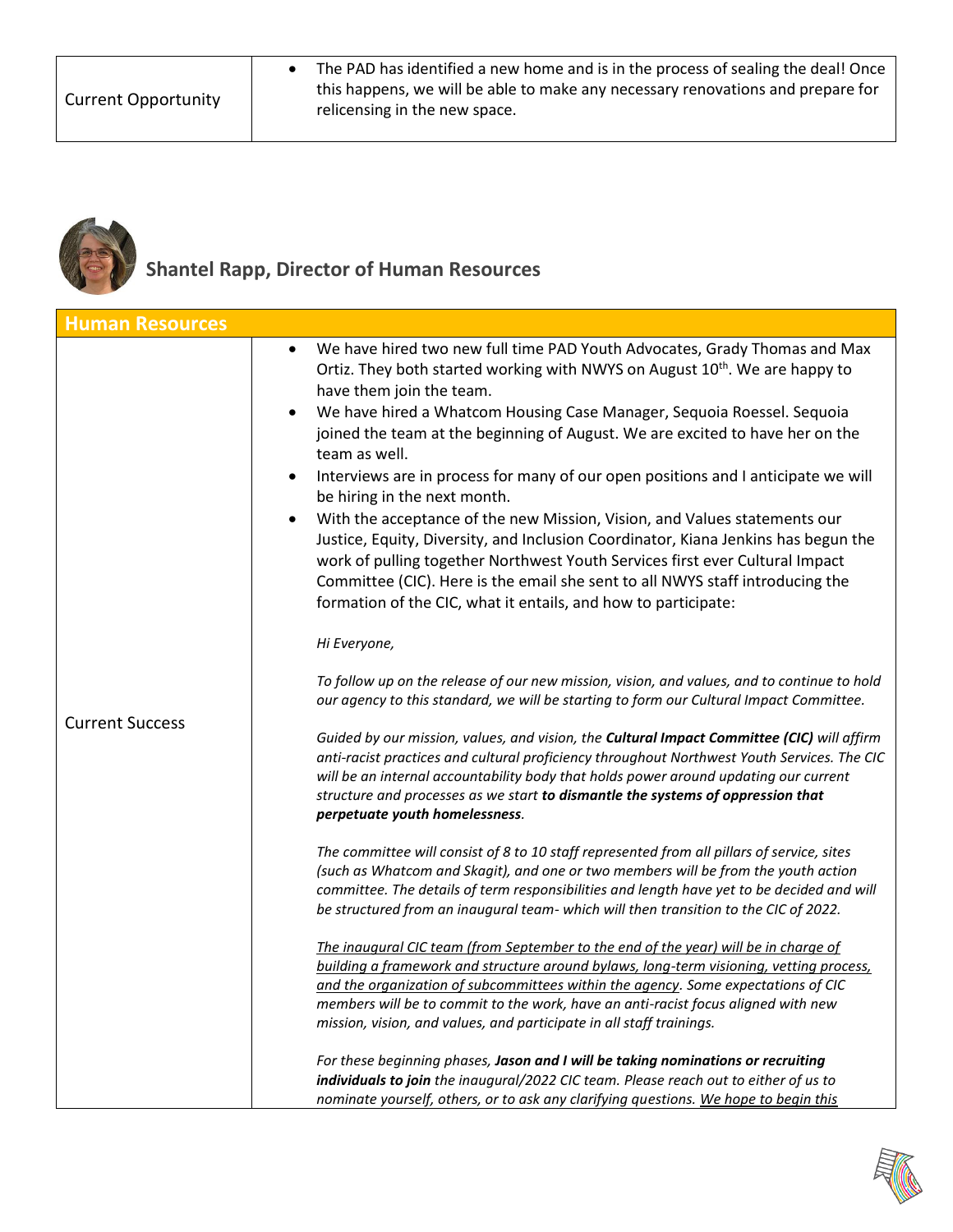|                            | process ASAP, as we have already received a few nominations. If interested, please                                                                                                                                                                                                                                                                                                                                                                                                                                                                                                                                                                                                                                                                                                                                                                          |
|----------------------------|-------------------------------------------------------------------------------------------------------------------------------------------------------------------------------------------------------------------------------------------------------------------------------------------------------------------------------------------------------------------------------------------------------------------------------------------------------------------------------------------------------------------------------------------------------------------------------------------------------------------------------------------------------------------------------------------------------------------------------------------------------------------------------------------------------------------------------------------------------------|
|                            | respond by 8/20.                                                                                                                                                                                                                                                                                                                                                                                                                                                                                                                                                                                                                                                                                                                                                                                                                                            |
|                            | Thank you for being dedicated to pushing this work forward.                                                                                                                                                                                                                                                                                                                                                                                                                                                                                                                                                                                                                                                                                                                                                                                                 |
|                            | With gratitude,                                                                                                                                                                                                                                                                                                                                                                                                                                                                                                                                                                                                                                                                                                                                                                                                                                             |
|                            | Kiana Jenkins                                                                                                                                                                                                                                                                                                                                                                                                                                                                                                                                                                                                                                                                                                                                                                                                                                               |
|                            | We have four staff members who have left or will soon be leaving the<br>$\bullet$<br>organization. They will be missed, and we wish them well on their future<br>endeavors.<br>Sarah Bosch - Whatcom Eviction Prevention Coordinator, Sarah was with<br>$\circ$<br>us for a short time and left the organization in late July.<br>Riley Brack - PAD Youth Advocate and On-Call Ground Floor Youth<br>$\circ$<br>Advocates left the organization August 10 <sup>th</sup> . Riley worked for the<br>organization for 6 months.<br>Elizabeth Abbott - Acting Clinical Director left the organization on August<br>$\circ$<br>13 <sup>th</sup> . She has been with the organization for two years. She also worked<br>for NWYS in the past as a Skagit Housing Case Manager.<br>Kimberly Rene - Ground Floor Youth Advocate and formerly a PAD Youth<br>$\circ$ |
|                            | Advocate will be leaving the organization at the end of August. Kimberly                                                                                                                                                                                                                                                                                                                                                                                                                                                                                                                                                                                                                                                                                                                                                                                    |
|                            | has been with the organization for almost 3 years.                                                                                                                                                                                                                                                                                                                                                                                                                                                                                                                                                                                                                                                                                                                                                                                                          |
| <b>Current Challenge</b>   |                                                                                                                                                                                                                                                                                                                                                                                                                                                                                                                                                                                                                                                                                                                                                                                                                                                             |
|                            | We need to fill the following positions. If you know of anyone who may be                                                                                                                                                                                                                                                                                                                                                                                                                                                                                                                                                                                                                                                                                                                                                                                   |
|                            | interested, please direct them to our website for more information,                                                                                                                                                                                                                                                                                                                                                                                                                                                                                                                                                                                                                                                                                                                                                                                         |
|                            | www.nwys.org.                                                                                                                                                                                                                                                                                                                                                                                                                                                                                                                                                                                                                                                                                                                                                                                                                                               |
|                            | On-call Overnight PAD Youth Advocate<br>$\circ$                                                                                                                                                                                                                                                                                                                                                                                                                                                                                                                                                                                                                                                                                                                                                                                                             |
|                            | Skagit Housing Case Manager -interviews in process<br>$\circ$                                                                                                                                                                                                                                                                                                                                                                                                                                                                                                                                                                                                                                                                                                                                                                                               |
|                            | Director of Community and Healing Services (this position incorporates<br>$\circ$<br>the QYP Manager position) - selection is being made, stay tuned                                                                                                                                                                                                                                                                                                                                                                                                                                                                                                                                                                                                                                                                                                        |
|                            | Community Advocate – interviews started the week of August $23^{rd}$<br>$\circ$                                                                                                                                                                                                                                                                                                                                                                                                                                                                                                                                                                                                                                                                                                                                                                             |
|                            | Human Resources Assistant - screening interviews are in process<br>$\circ$                                                                                                                                                                                                                                                                                                                                                                                                                                                                                                                                                                                                                                                                                                                                                                                  |
|                            | <b>Whatcom Eviction Prevention Coordinator</b><br>O                                                                                                                                                                                                                                                                                                                                                                                                                                                                                                                                                                                                                                                                                                                                                                                                         |
|                            | Advancement Coordinator<br>O                                                                                                                                                                                                                                                                                                                                                                                                                                                                                                                                                                                                                                                                                                                                                                                                                                |
|                            | Part-time Ground Floor Youth Advocate<br>O                                                                                                                                                                                                                                                                                                                                                                                                                                                                                                                                                                                                                                                                                                                                                                                                                  |
|                            | On-call Ground Floor Youth Advocate<br>$\circ$                                                                                                                                                                                                                                                                                                                                                                                                                                                                                                                                                                                                                                                                                                                                                                                                              |
| <b>Current Opportunity</b> | I celebrate our new Mission, Vision, and Values statements and I am excited to<br>$\bullet$<br>implement it into our daily work. I am especially excited to see the start of the<br>Cultural Impact Committee and how it will guide the organization going forward.<br>The formation of this committee will directly impact Human Resources (soon to<br>be changed to Culture and Employee Relations) for the better.                                                                                                                                                                                                                                                                                                                                                                                                                                       |



 **Jason McGill, Executive Director**

**Executive Leadership**